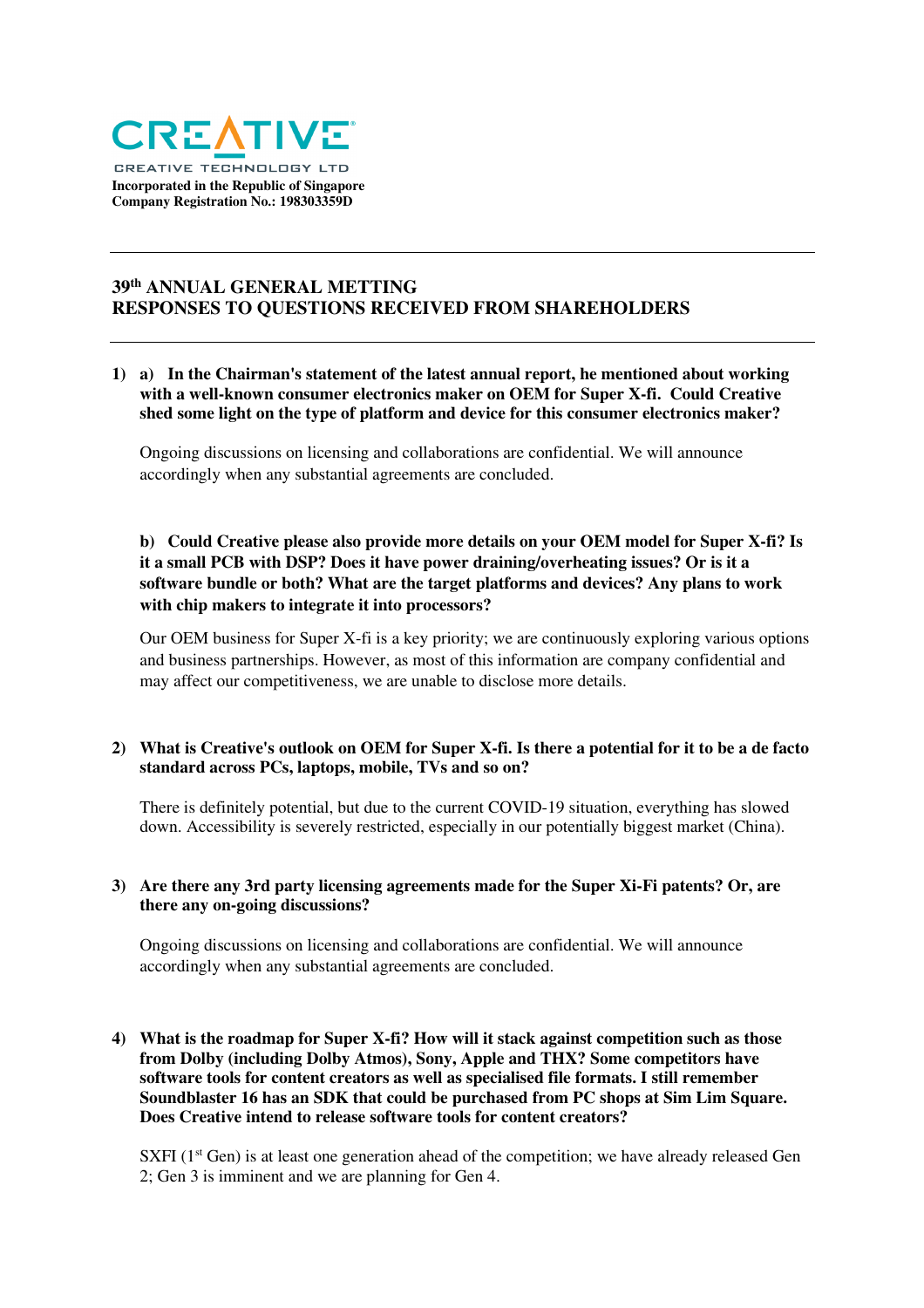Any software can play through our SXFI hardware to get SXFI audio; there is no need for SDK in this respect.

# **5) Is there any potential for licensing of spatial headphone/speakers audio patents to other companies? I noticed Creative have been granted some and others under application. Any comments on headtracking spatial (headphone) audio patent competition between Creative and Apple? Any serious user of spatial headphone audio will know the next step is headtracking.**

There is a lot of potential for licensing, but it is still early days for headphone spatialization in general. In addition, the current market turmoil have made it more difficult to conclude such deals.

### **6) Will Creative consider providing quarterly guidance/summary of performance?**

Currently, we provide half-yearly financial statements and related announcements. We will provide updates when there is any material development in between.

## **7) As Creative has sold its US building recently, does it mean that the rental costs in US will go up?**

The property located in the United States of America with a net book value of US\$563,000 was sold at net sales proceeds of US\$11,130,000.

Following the sale, there will be an increase in rental cost but the amount is not material. There will also be a reduction in other operating expenses relating to the building. In fact, this reduction in operating expenses will be higher than the increase in rental cost.

#### **8) What is the carrying value of any significant investment Creative has made thus far?**

The information on this is on page 46 and 63 of the Annual Report.

#### **9) Additional comments relating to questions on general business strategies and operations**

There are some other questions relating to detailed business strategies and operations which involve internal processes or deliberations – these are either confidential information, or information which may affect our competitiveness, or questions which we believe, to say the least, are too intrusive, and therefore, it is not suitable for public disclosure.

Other relevant questions relating to business and technologies have been addressed above, in the Chairman's Message in the Annual Report, and other earlier communications. However, since the last update in the Chairman's Message, which was about a month ago, the macro business environment has become more uncertain. This type of scenario will be more challenging for new and upcoming technologies to gain widespread adoption. Super X-Fi, as a relatively new technology, faces the same strong headwinds.

Looking forward, in light of the chaotic situation, many companies and even nations are facing challenging times. We are not immune either. Many of our previous plans and strategies are up in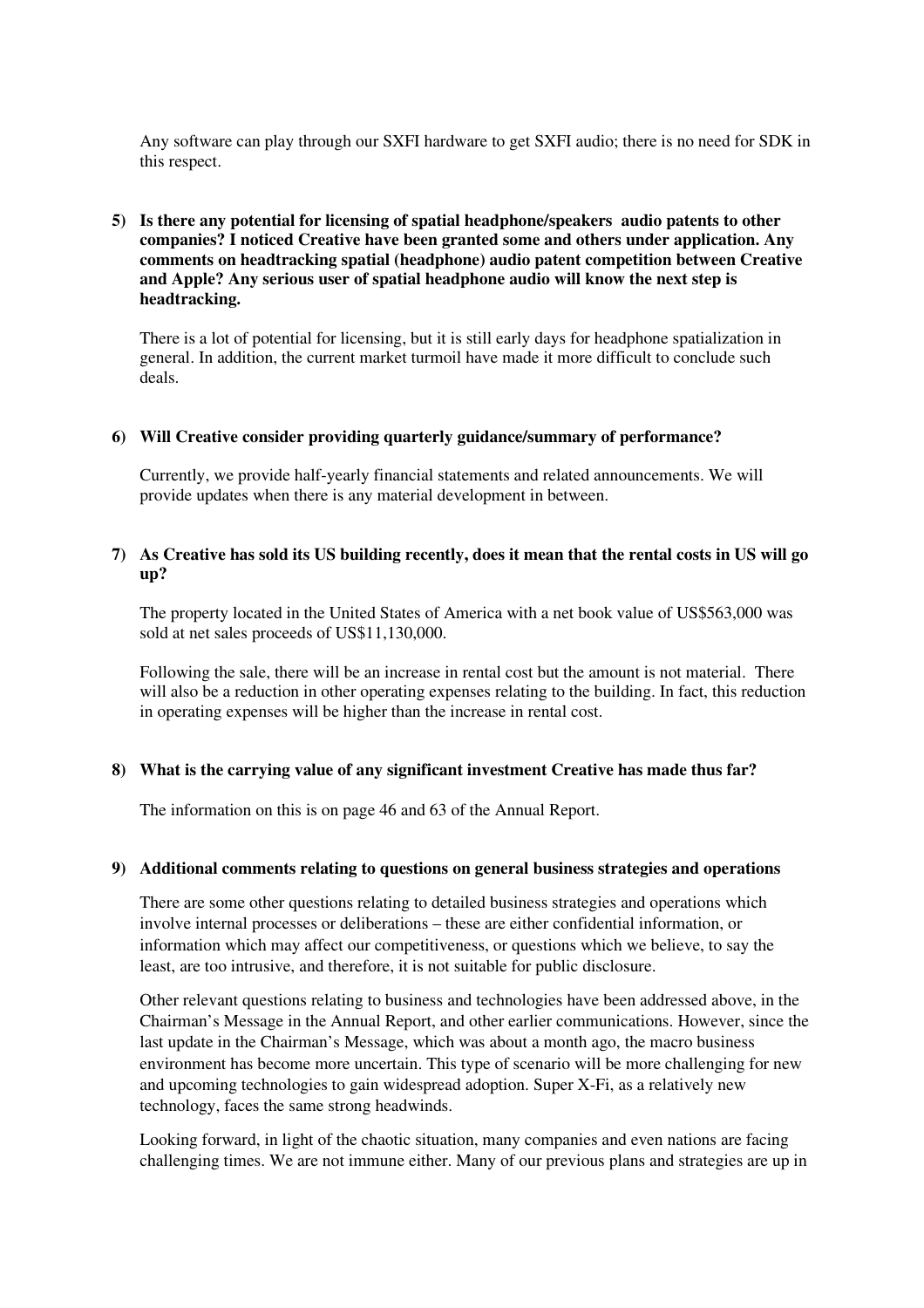the air and need some serious rethinking. We assure our shareholders that we are doing our utmost to get a handle on the situation, in the hope of finding opportunities amidst the turmoil.

#### **10) Response relating to questions on Independent Directors**

As disclosed in the Corporate Governance Report, the Board has conducted rigorous review on the status of the Independent Directors, taking into consideration all other factors in accessing the independence of a Director. These factors include, inter alia, if the Director has any interest, business relationship and/or other material contractual relationship with the Group which could reasonably be perceived to compromise his independence and interfere with the exercise of his independent business judgement with a view to the best interests of the Group.

In this review process, each of the members of the Board abstained in respect of the review and confirmation of his independence status.

The NC takes the view that a Director's independence should not be determined solely and arbitrarily on the basis of the length of service. A Director's contribution in terms of experience, expertise, professionalism, integrity, objectivity and independent judgement in engaging and challenging management in the best interests of the Group as he performs his duties in good faith, are more critical measures in ascertaining his independence than the number of years served on the Board.

Further with their length of service in the Company, the independent directors, Mr Lee Kheng Nam, Mr Ng Kai Wa and Mr Lee Gwong-Yih, have gained in-depth understanding of the company and continue to provide the company with the experience and knowledge of the industry. Their contribution will continue to be valuable.

The Directors are individuals with leadership experiences in business, with a broad diversity of expertise and experience including accounting, finance, legal, engineering, regulatory and business management. Each Director provides a valuable network of industry contacts and brings in different perspectives and ideas at Board discussions.

For the ease of reference for shareholders, the Independent Directors' experience, as summarised in the Annual Report, is set out below:

Mr Lee Kheng Nam is presently a Venture Partner of GGV Capital and also Chairman of Advantec Pte Ltd, an investment holding company. Mr. Lee is also currently Deputy Chairman of Vertex Venture Holdings Ltd (VVH), wholly-owned subsidiary of Temasek Holdings (Private) Limited engaged in the venture capital direct investment and fund management business. Mr. Lee was General Manager (1988 to February 1995) and subsequently President of Vertex Management Pte Ltd (VMPL) and executive Director of VVH from March 1995 to February 2004. Prior to this, he was with NatSteel group of companies as the Manager of the Project Development Department and the Ministry of National Development where he was Deputy Director of Planning. He sits on the boards of several companies, both local and overseas, including Thunes, Blaise Inc, Structo Pte Ltd and Zero2.5 Biotech Pte Ltd. He formerly served on the boards of Heptagon Advanced Micro Optics (acquired by ams AG), China Finance Online, Gemplus International S.A. (later merged to become Gemalto) and Chartered Semiconductor Manufacturing Ltd.

Mr Ng Kai Wa has been the Co-Founder, Chairman and Chief Executive Officer of InnoMedia Pte Ltd since 1995. InnoMedia is a leading supplier of broadband access IP Telephony, and SIP Trunking solutions to Cable MSOs, broadband service providers and distribution partners. Prior